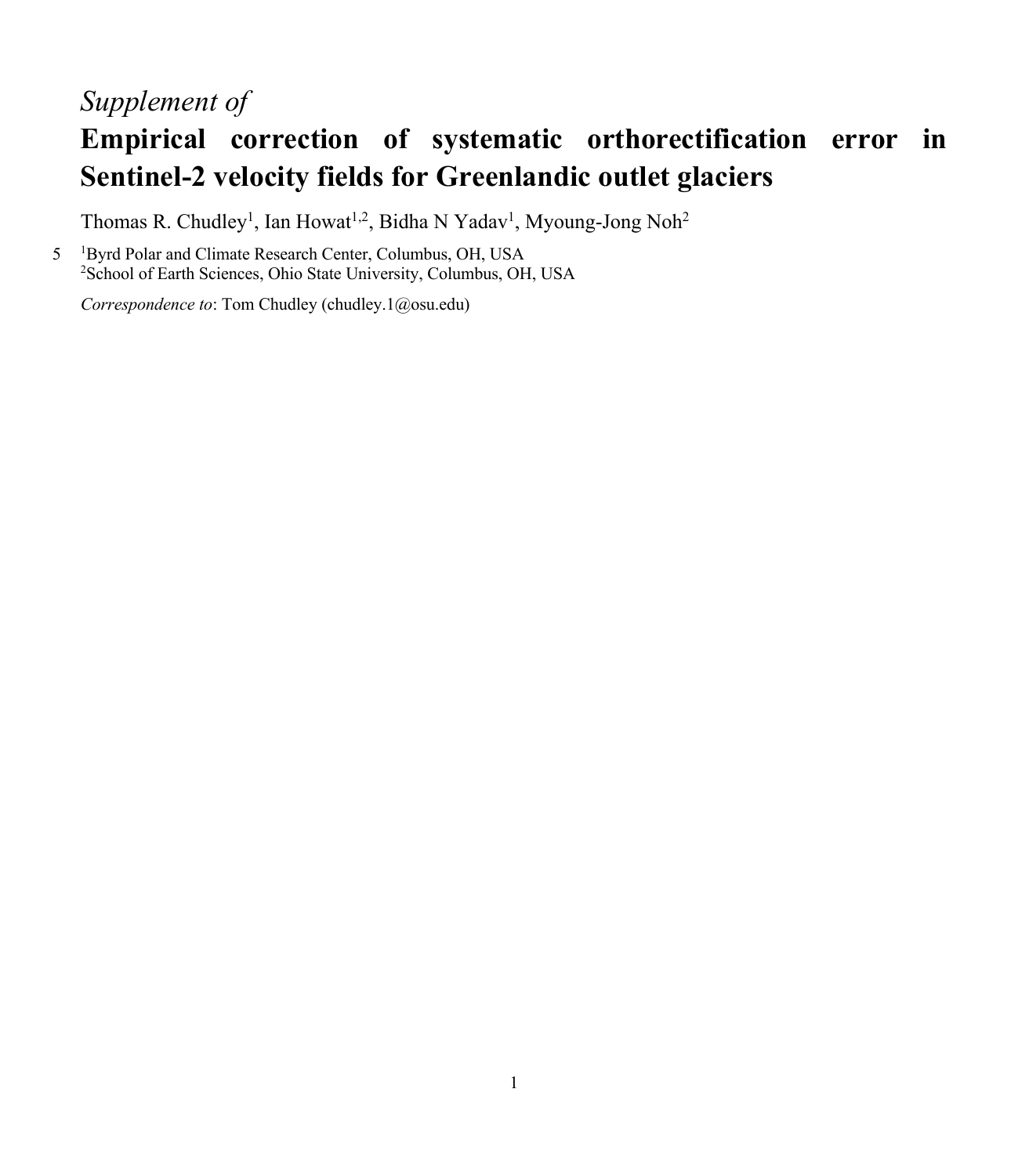**Table S1. Centroids of the 1 × 1 km sample sites for the four glaciers discussed in the main text, in NSIDC Polar Stereographic**  10 **North coordinates. Consult figure 1 in the main text for visual representations of these points.**

| <b>Glacier</b>        | Point (a)           | Point (b)           | Point (c)           | Point (d)           |
|-----------------------|---------------------|---------------------|---------------------|---------------------|
| Helheim Glacier       | 305860, -2577321    | 297838, -2571506    | 289595, -2561353    | 280915, -2552711    |
| Store Glacier         | $-207206, -2134107$ | -199697, -2129783   | $-187593, -2121311$ | $-177184, -2112596$ |
| Jakobshavn Isbræ      | $-180671, -2278012$ | $-176451, -2281247$ | $-166075, -2279656$ | $-152440, -2274202$ |
| Kangerlussuag Glacier | 487319, -2290512    | 481339, -2282345    | 478216, -2272442    | 477725, -2264355    |

**Table S2. Comparison between GP fit and Sentinel-1 MEaSUREs data.**

| <b>Glacier</b> | <b>Sample</b><br>Point | <b>Mean difference</b><br>from GP fit<br>$[m d-1]$ | 68th percentile<br>absolute difference<br>from GP fit<br>$[m d-1]$ | 95th percentile<br>absolute difference<br>from GP fit<br>[m $d^{-1}$ ] | Percentage of<br>observations within<br>error $[\%]$ |
|----------------|------------------------|----------------------------------------------------|--------------------------------------------------------------------|------------------------------------------------------------------------|------------------------------------------------------|
| Helheim        | (a)                    | 0.30                                               | 0.53                                                               | 1.10                                                                   | 87.9                                                 |
|                | (b)                    | $-0.47$                                            | 0.59                                                               | 0.98                                                                   | 52.3                                                 |
|                | (c)                    | 0.06                                               | 0.19                                                               | 0.36                                                                   | 96.6                                                 |
|                | (d)                    | $-0.03$                                            | 0.18                                                               | 0.50                                                                   | 95.1                                                 |
| Jakobshavn     | (a)                    | $-0.40$                                            | 0.77                                                               | 2.98                                                                   | 97.6                                                 |
|                | (b)                    | $-0.72$                                            | 1.09                                                               | 1.84                                                                   | 85.8                                                 |
|                | (c)                    | 0.38                                               | 0.41                                                               | 1.26                                                                   | 74.1                                                 |
|                | (d)                    | 0.27                                               | 0.36                                                               | 0.69                                                                   | 84.7                                                 |
| Store          | (a)                    | 0.24                                               | 0.43                                                               | 0.87                                                                   | 98.2                                                 |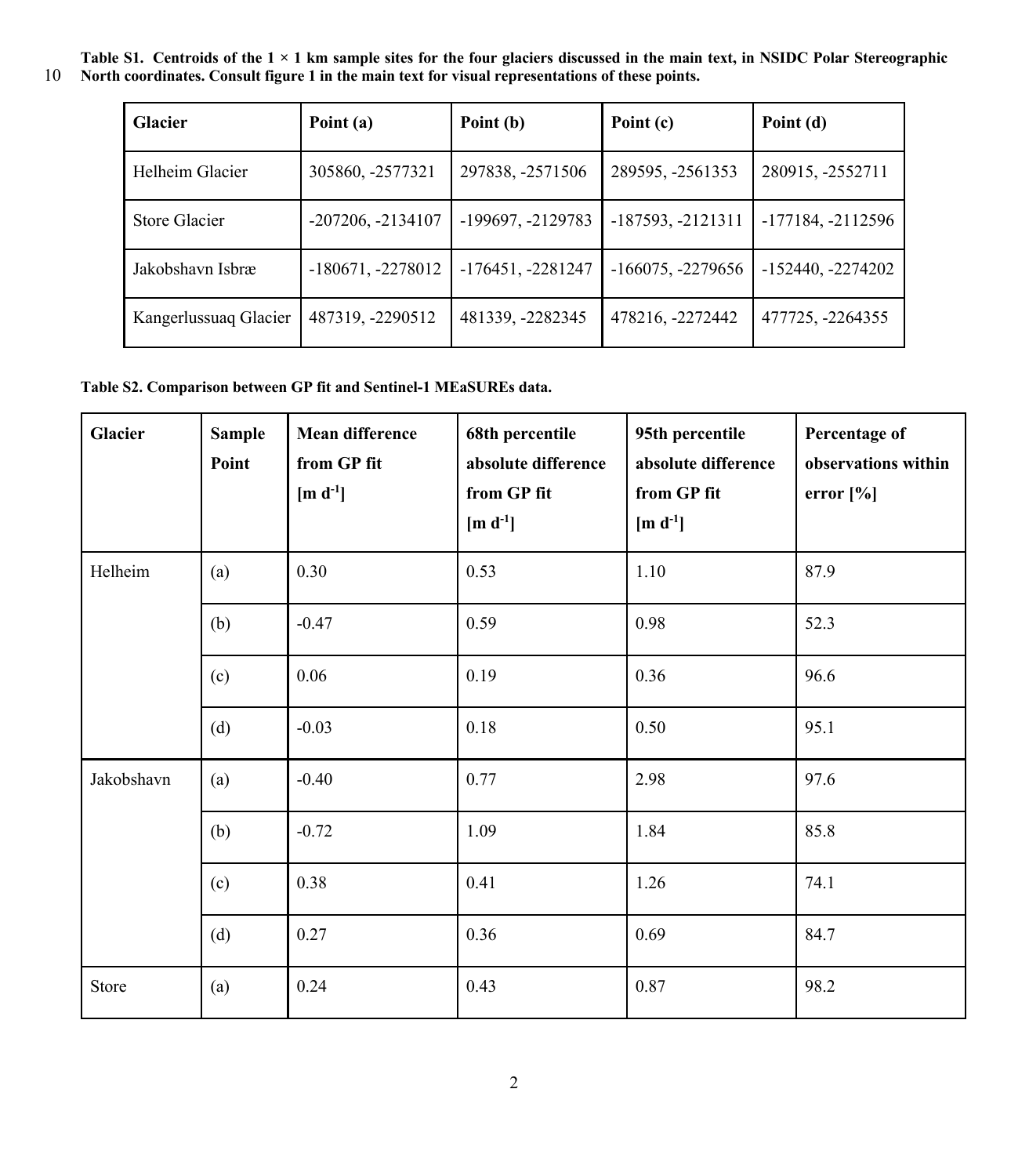|                            | (b) | 0.32    | 0.42 | 0.76 | 86.3 |
|----------------------------|-----|---------|------|------|------|
|                            | (c) | 0.26    | 0.34 | 0.53 | 57.4 |
|                            | (d) | 0.39    | 0.41 | 0.49 | 95.8 |
| Kangerlussuaq              | (a) | $-0.24$ | 0.71 | 1.33 | 71.3 |
|                            | (b) | $-0.05$ | 0.28 | 0.55 | 93.1 |
|                            | (c) | 0.07    | 0.22 | 0.44 | 96.3 |
|                            | (d) | 0.08    | 0.27 | 0.59 | 95.2 |
| <b>Median of all sites</b> |     | 0.08    | 0.41 | 0.73 | 90.5 |

**Table S3: Comparison between GP fit and Landsat-8 ITS\_LIVE data.**

| <b>Glacier</b> | <b>Sample</b><br><b>Site</b> | <b>Mean difference</b><br>from GP fit<br>[m $d^{-1}$ ] | 68th percentile<br>absolute difference<br>from GP fit<br>$[m d^{-1}]$ | 95th percentile<br>absolute difference<br>from GP fit<br>$\left[\text{m d}^{-1}\right]$ | Percentage of<br>observations within<br>error $[\%]$ |
|----------------|------------------------------|--------------------------------------------------------|-----------------------------------------------------------------------|-----------------------------------------------------------------------------------------|------------------------------------------------------|
| Helheim        | (a)                          | $-0.23$                                                | 0.31                                                                  | 0.67                                                                                    | 97.6                                                 |
|                | (b)                          | 0.08                                                   | 0.18                                                                  | 0.31                                                                                    | 97.6                                                 |
|                | (c)                          | $-0.14$                                                | 0.23                                                                  | 0.37                                                                                    | 87.4                                                 |
|                | (d)                          | $-0.09$                                                | 0.17                                                                  | 0.37                                                                                    | 80.4                                                 |
| Jakobshavn     | (a)                          | $-0.74$                                                | 0.97                                                                  | 1.44                                                                                    | 61.4                                                 |
|                | (b)                          | 0.12                                                   | 0.32                                                                  | 0.69                                                                                    | 96.4                                                 |
|                | (c)                          | 0.33                                                   | 0.36                                                                  | 0.74                                                                                    | 58.8                                                 |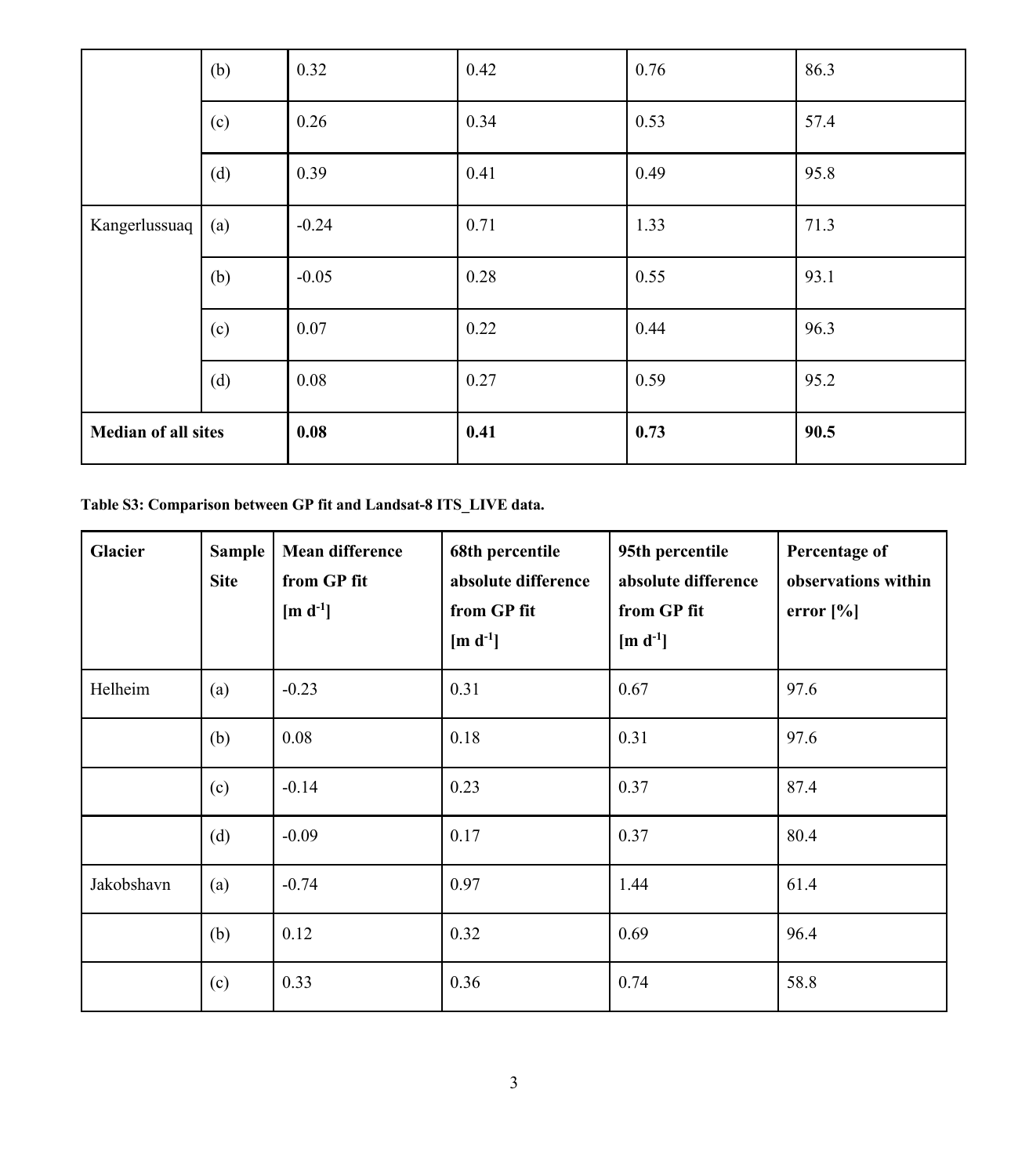|                            | (d) | 0.31    | 0.36 | 0.63 | 44.32 |
|----------------------------|-----|---------|------|------|-------|
| Store                      | (a) | 0.13    | 0.24 | 0.63 | 100.0 |
|                            | (b) | 0.13    | 0.18 | 0.50 | 98.5  |
|                            | (c) | 0.12    | 0.16 | 0.44 | 93.6  |
|                            | (d) | 0.48    | 0.52 | 0.72 | 70.7  |
| Kangerlussuaq              | (a) | $-0.57$ | 0.74 | 1.13 | 34.0  |
|                            | (b) | 0.14    | 0.26 | 0.53 | 100.0 |
|                            | (c) | 0.10    | 0.22 | 0.53 | 86.5  |
|                            | (d) | 0.27    | 0.43 | 0.81 | 79.3  |
| <b>Median of all sites</b> |     | 0.12    | 0.29 | 0.63 | 87.0  |

15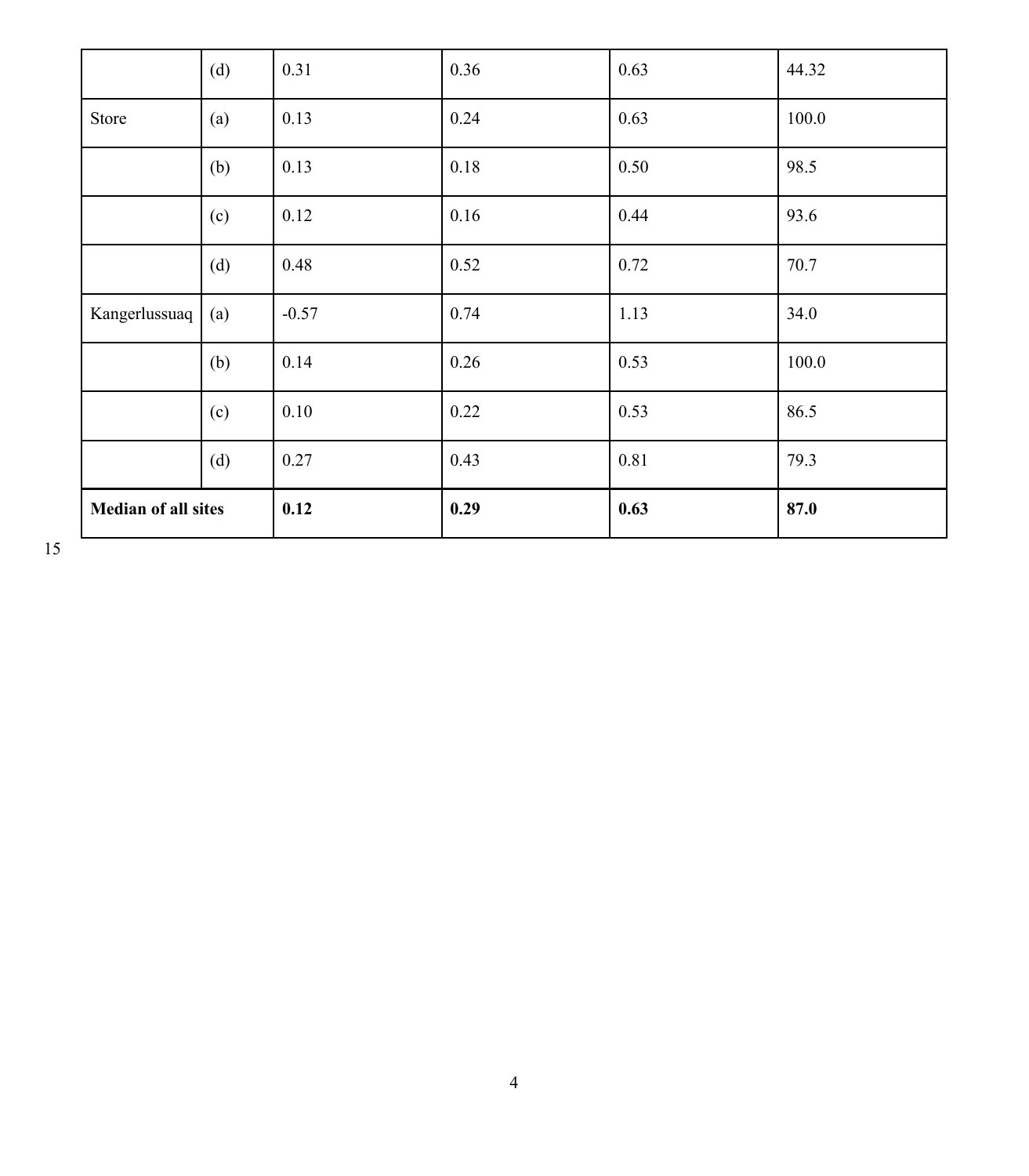

Figure S1: Histograms of root mean square error (RMSE) distribution across all velocity fields at the four study glaciers, with the dotten line marking the median RMSE value: (a) Store Glacier (median 0.50 m d<sup>-1</sup>); (b) Jakobshavn Isbræ (median 0.33 m d<sup>-1</sup>); (c) **Helheim Glacier (median 0.29 m d-1 ); (d) Kangerlussuaq (median 0.47 m d-1** 20 **)**



**Figure S2: Relative orbits of Sentinel-2 tracks covering Helheim Glacier AOI. Coordinates in NSIDC Polar Stereographic North.**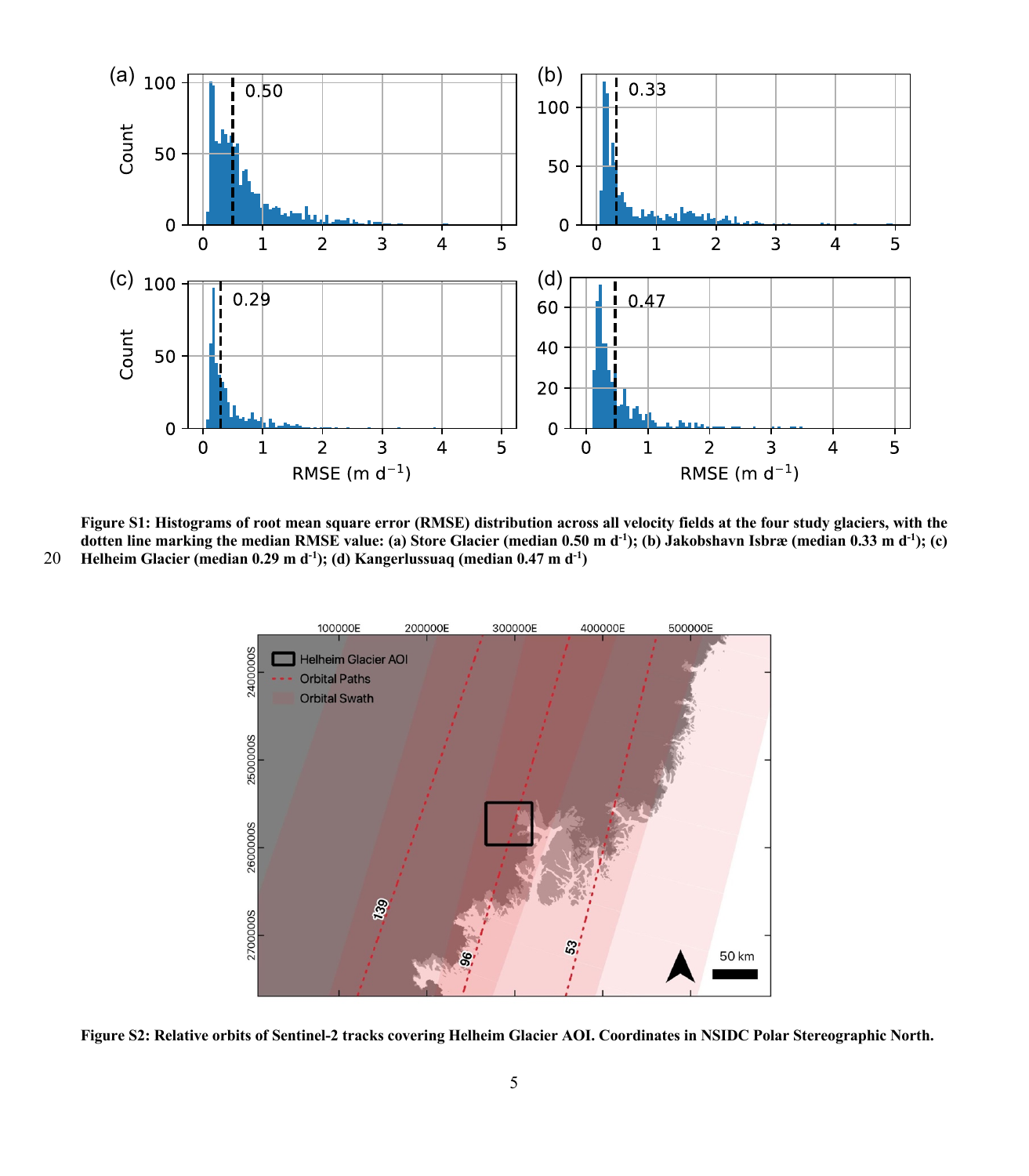

25 **Figure S3. Boxplots showing difference between corrected velocity measurement and fitted velocity at Helheim Glacier, separated by temporal baseline.**



30 **Figure S4: Summer slowdown at Store Glacier site (a) in 2018, highlighting the inability to capture the rapid slowdown in sparse Landsat-8 derived data. Points mark individual velocity measurements, solid lines are Gaussian Process models, and shaded regions mark the 2-sigma confidence interval.**